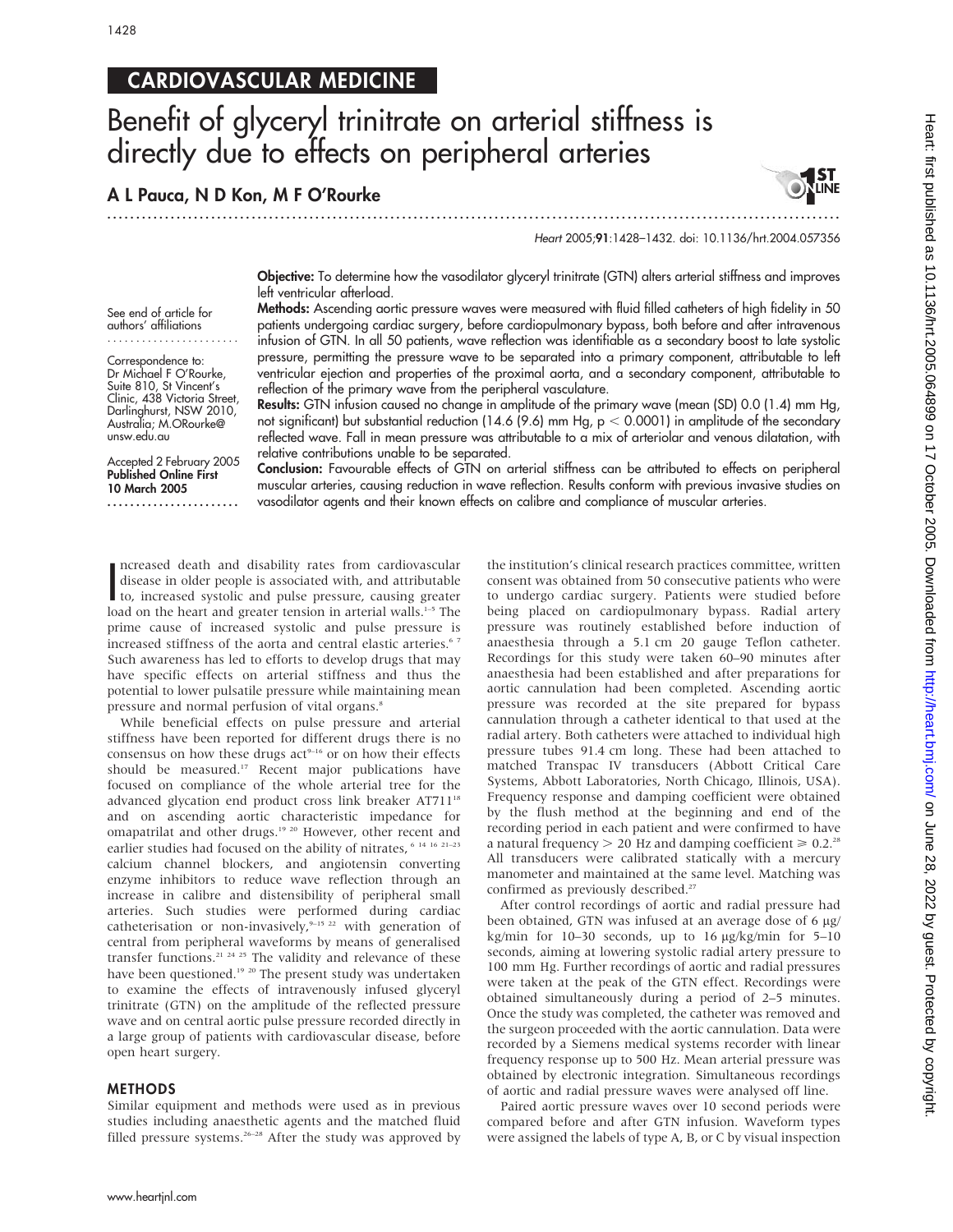| Age (years)             | 64.6 (11.2)  |
|-------------------------|--------------|
| Weight (kg)             | 81.0 (14.7)  |
| Height (cm)             | 172(8.4)     |
| Ejection fraction (%)   | 50 (13)      |
| Packed cell volume      | 0.32 (0.049) |
| Core temperature ( C)   | 35.8(0.7)    |
| $Paco2$ (mm Hg)         | 38.5(1.4)    |
| Pa $O2$ (mm Hg)         | 246.4 (94.5) |
| History of hypertension | $\Delta$ 7   |
| CABG planned            | 49           |
| Cardiac output (I/min)  | 4.3(1.4)     |

according to Murgo et  $al^{29}$  depending on the amplitude of systolic pressure augmentation to pulse pressure.

The patient group comprised 42 men and eight women with ages ranging from 41–87 years. All but one (mitral valve disease) had coronary artery disease and were to undergo coronary artery bypass or valve repair surgery. All but three were being treated for hypertension. Table 1 presents the details of the 50 patients.

#### Statistical analysis

We used a paired two tailed  $t$  test to evaluate the effect of treatment on the aortic primary wave (amplitude from wave foot to first systolic wave shoulder, $29$  the primary component), aortic augmentation (amplitude from shoulder to wave peak, the secondary component, $29$ ), and delay of the wave foot between aortic and radial pulse. All data were expressed as mean (SD).

# RESULTS

# Baseline

Figure 1 shows typical radial and aortic pressure waves as recorded simultaneously before nitrate infusion. In 46

patients, the amplitude of the radial pressure wave was clearly greater than the aortic and the foot of the radial wave was delayed in relation to the foot of the aortic pressure wave in all 50 patients. Two localised distinct peaks, a first (P1) and second peak (P2), were seen in 45 aortic pressure waves but in only 21 of 50 of the radial pressure waves.

The aortic pressure wave showed P1, or the first component, as a shoulder on the ascending part of the wave with P2, or the second component, forming the apex of the wave. In contrast, in the radial artery the first component or P1 usually constituted the peak of the wave, with P2, when apparent, a late systolic shoulder on the falling limb of the wave before the incisure. According to the classification of Murgo et  $al^{29}$  48 aortic control pulse waves were type A, in which  $(P2 - P1) \div (P2 - P0)$ , where P0 is the wave foot, was  $> 0.12$ , and only two were type B, in which  $(P2 - P1) \div (P2 - P0)$  ranged between 0.00–0.12. None were type C, in which  $(P2 - P1) \div (P2 - P0)$  was less than zero.

#### **Treatment**

GTN infusion led to a fall in arterial pressure but did not change the relations between aortic and radial systolic, diastolic, and mean pressures from those under control conditions (table 2). While the mean and diastolic pressure differences between the two sites were small, those for systolic, pulse pressure, and end systolic pressure were large (table 2), as under control conditions and as previously described.<sup>26</sup> <sup>27</sup>

GTN greatly changed the shape of the aortic and radial pressure waveforms. In the aortic pressure tracing, the main change was a decreased  $P2-P1$  (fig 2) and in the radial tracing the second shoulder (P2), present in only 21 patients, disappeared in 18 and the location of the incisura became blurred.

The effect on aortic augmentation  $(P2-P1)$ , primary wave  $(P1-P0)$ , and PP with GTN was clear in all observations (table 3). P1-P0 did not change  $(28.7 \ (8.9)$  to  $28.7 \ (9.0)$ ; fig 3, left), whereas  $P2-P1$  was reduced to almost one third (23.0 (11.5) to 8.4 (7.5),  $p < 0.0001$ ; fig 3, right).

> Figure 1 Typical radial (top) and aortic (bottom) pressure waves recorded simultaneously in a 68 year old patient. Features of the waves: i, incisura; P0, wave foot; P1, first peak or shoulder during early systole; P2, second peak or shoulder in late systole. From these features, the pulse pressure (PP), amplitude of the first systolic wave  $(P1-P0)$ , augmentation  $(P2-P1)$ , and end systolic pressure at the incisure (ESP) can be measured.

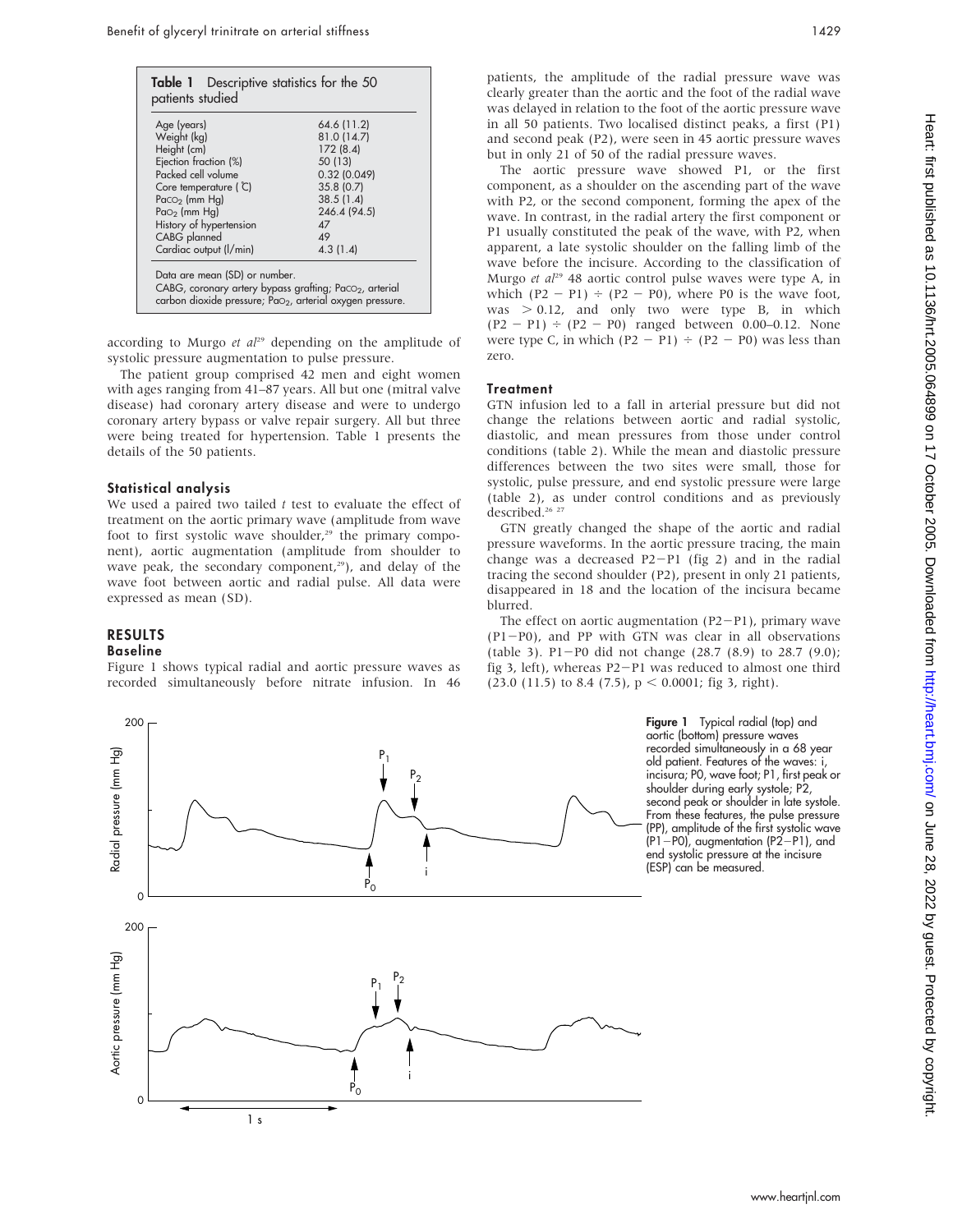|                     | SAP (mm Hg)  | DAP (mm Hg) | MAP (mm Hg) | $PP$ (mm $Hg$ ) | ESP (mm Hg)  |
|---------------------|--------------|-------------|-------------|-----------------|--------------|
| <b>Initial</b>      | 153 (19)     | 76 (12)     | 101(12)     | 78 (19)         | <b>NA</b>    |
| Baseline            |              |             |             |                 |              |
| Radial              | 127.7 (15.0) | 61.2(8.8)   | 83.8 (9.8)  | 66.9 (13.8)     | 78.7 (11.3)  |
| Aortic              | 114.5 (16.2) | 62.3(9.0)   | 84.8 (10.0) | 52.1 (15.0)     | 90.5(11.6)   |
| <b>Difference</b>   | 13.2(9.2)    | $-1.2(2.5)$ | $-1.1(1.8)$ | 14.8(9.5)       | $-11.8(4.5)$ |
| p Value             | < 0.0001     | $0.0002*$   | $< 0.0001*$ | 0.0001          | < 0.0001     |
| Glyceryl trinitrate |              |             |             |                 |              |
| treatment           |              |             |             |                 |              |
| Radial              | 103.4 (13.8) | 51.6 (9.5)  | 67.7 (10.2) | 51.8(11.4)      | 61.2(10.8)   |
| Aortic              | 89.6 (12.0)  | 52.5(9.3)   | 68.3 (9.9)  | 37.2(11.7)      | 70.8 (11.1)  |
| Difference          | 13.8(8.4)    | $-0.9(2.1)$ | $-0.6(1.8)$ | 14.6(8.4)       | $-9.6(4.5)$  |
| p Value             | < 0.0001     | $0.0004*$   | $0.018*$    | < 0.0001        | < 0.0001     |

GTN infusion was associated with a delay in the foot of the radial compared with the aortic pulse wave (table 3), indicating a decrease in aortic to radial pulse wave velocity. However, the time from the aortic wave foot to the aortic systolic shoulder was not perceptibly increased (89 (11) ms before and 87 (12) ms after GTN). This has been taken as a measure of aortic pulse wave velocity<sup>30</sup> and suggests no significant change in aortic stiffness, despite treatment with nitrate and a fall in aortic pressure. The foot of the reflected wave could not be identified with the same precision as the foot of the initial wave so that this interpretation needs be taken with great caution. Heart rate increased from 67 to 69 beats/min, with small changes in cycle length (889 (194) to 864 (193) ms) and ejection period (312 (45) to 295  $(44)$  ms,  $p < 0.01$  for both) and no change in diastolic period (579 (162) to 569 (161) ms).

#### DISCUSSION

Results presented here are for a large series of patients studied at surgery before cardiopulmonary bypass and receiving GTN by intravenous infusion. Findings are in line with those previously published for smaller series of patients that we and others have studied at cardiac catheterisation and receiving sublingual or intravenous nitrate.9 12 14 16 31 The predominant effect of nitrate was a substantial (63%) reduction in aortic pressure augmentation (a measure of wave reflection from peripheral vessels), with no apparent effect on the primary aortic pressure wave (a measure of ascending aortic characteristic impedance).6 11 12 14–16 In the present study, aortic flow was not measured during GTN infusion. For aortic characteristic impedance to have decreased with GTN, stroke volume would have had to increase correspondingly. There was no suggestion that this occurred or was likely to occur. Previous invasive studies that measured aortic flow and characteristic impedance or apparent phase velocity showed no or minimal change with nitrate, while all showed a reduction in wave

reflection.9–12 14 15 31 The 20% reduction in aortoradial delay did signify a decrease in pulse wave velocity in the upper limb, but this was associated with a similar (20%) reduction in mean arterial pressure (and may be a largely passive effect).<sup>32</sup> Results presented here for nitrates are also in line with those published for non-invasive, short term and long term studies in conscious subjects and in patients with arterial hypertension, which also showed a predominant effect in reduction of wave reflection as the explanation for reduction in calculated aortic systolic and pulse pressure.<sup>6 16 21 24</sup> Such studies also showed that the effect on wave reflection (explicable by arterial dilatation) can be achieved at far smaller doses than those required for venous and arterial dilatation with consequent reduction in mean and diastolic pressure.<sup>24</sup> In this study a relatively high dose of GTN was administered, sufficient to cause venous and arteriolar, as well as arterial, dilatation.<sup>24</sup>

Data discussed above and those presented here can be explained and have been explained on the basis of dilatation of peripheral muscular arteries. Such dilatation in muscular arteries has been confirmed and has been shown to be associated with improved distensibility or compliance of these arteries.<sup>16 23 31 33</sup> Such widespread change in peripheral muscular arteries of the trunk and lower limbs readily explains the decrease in wave reflection from the more peripheral arteries, with such wave reflection being ''trapped'' in peripheral vessels and so unable to return to the heart and to boost systolic and pulse pressures.<sup>6 14 34</sup>

These data provide an incentive and a challenge. The incentive is for pharmaceutical companies to develop new drugs that have an effect similar to that of GTN and that can reduce aortic pulse pressure and systolic pressure. They would have to have a minimal effect on mean and diastolic pressure but not have the other problems of nitrates, including poor GTN absorption and tolerance.<sup>24</sup> The challenge is to those who, through exclusive consideration of Windkessel models, concentrate on the change in large

> **Figure 2** Superimposed ascending aortic pressure waves from a 62 year old patient before and during glyceryl trinitrate (GTN) infusion to show the typical effect of GTN: decreased  $augmentation (P2-P1) without a$ change in the amplitude of the initial wave (P1 $-$ P0). In this patient, heart rate changed little before and during GTN so that a second beat also appeared to align. C, control; T, treatment with GTN.

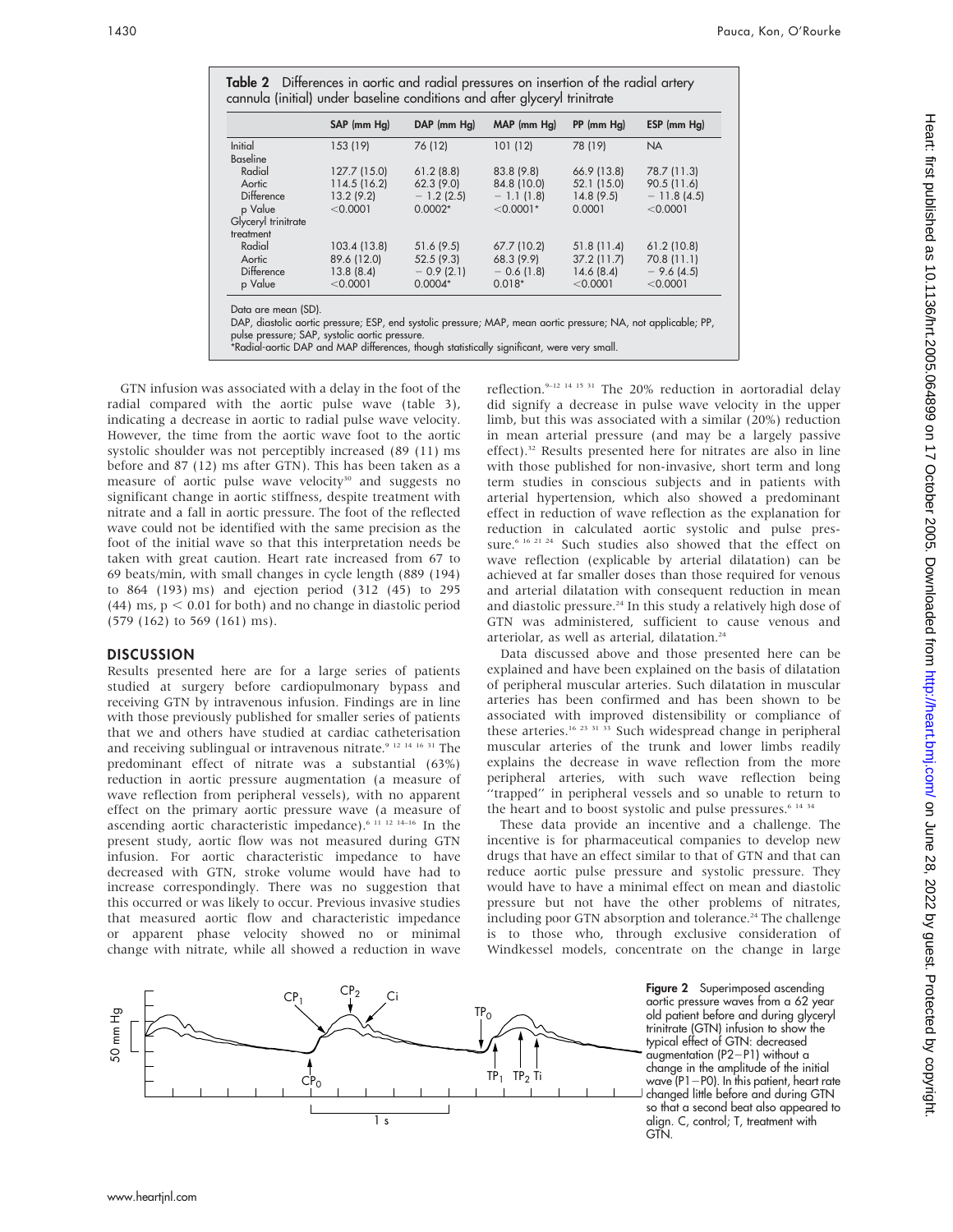|                              | Control     | <b>Treatment</b> | <b>Difference</b> | p Value  |
|------------------------------|-------------|------------------|-------------------|----------|
| $PP$ (mm $Hg$ )              | 52.1 (14.9) | 37.2(11.7)       | 14.9(8.8)         | < 0.0001 |
| Augmentation (P2-P1) (mm Hg) | 23(11.5)    | 8.4(7.5)         | 14.6(9.6)         | < 0.0001 |
| $P1 - P0$ (mm Hg)            | 28.7 (8.9)  | 28.7(9.0)        | 0.0(1.4)          | NS       |
| A-R delay (ms)               | 69.8 (13.5) | 86.2 (14.7)      | $-16.4(8.4)$      | < 0.0001 |

artery stiffness and thus overlook or dismiss wave reflection in the reduction of aortic systolic pressure and left ventricular load.

Despite the reality of wave travel and reflection, so apparent in the data presented here, many investigators still use a Windkessel model of the arterial system<sup>35</sup> (in which wave reflection cannot exist) to explain disease and drug effects on arterial stiffness. Input impedance is the long acknowledged full description of hydraulic left ventricular load presented to the left ventricle by the vascular tree.<sup>6 29 36</sup> 37 This can be interpreted to show peripheral resistance (a measure of predominantly of arteriolar properties), characteristic impedance (a measure of proximal aortic stiffness), and wave reflection (to which all arterial properties contribute).

The present study describes the effects of nitrates on arterial stiffness and left ventricular load. Other vasodilator drugs appear to have similar but usually less potent effects on wave reflection and left ventricular load.<sup>13 16</sup> <sup>22</sup> <sup>38</sup> For these, effects on wave reflection appear to be dominant and explicable on the basis of drug action on peripheral muscular rather than on central elastic arteries.<sup>6 8 16 38</sup> Indeed, it is difficult to conceive how any vasodilator drug can have any effect on the disorganised and degenerate proximal aorta in older people with isolated systolic hypertension.<sup>39 40</sup> In this study as in others<sup>14 41</sup> there was no evidence of any effect on aortic characteristic impedance with GTN. The present study takes a new look at an old drug and shows substantial benefit, which is attributable to a change in properties of muscular conduit arteries. The benefits of nitrate can exceed those of many newer drugs in the management of diseases such as angina, heart failure, and even hypertension.<sup>21</sup> Such benefits can be explained in large part from analysis of the pulse waveform as practised by the father of cardiology, and the founder of Heart, Sir James Mackenzie.<sup>42</sup>

#### **P1 - P0 (mm Hg)**

# **P2 - P1 (mm Hg)**



Figure 3 (Left) Amplitude of P1-P0 in the ascending aorta before (left margin) and after GTN infusion (right margin) (n = 50). Mean values are denoted by filled circles and red lines. (Right) Amplitude of the augmented systolic pressure wave  $(P2-P1)$  in the ascending aorta before (left margin) and after infusion of GTN (right margin) (n = 50).

#### Authors' affiliations .....................

A L Pauca, Department of Anesthesiology, Wake Forest University School of Medicine, Winston-Salem, North Carolina, USA N D Kon, Department of Cardiothoracic Surgery, Wake Forest University School of Medicine, Winston-Salem M F O'Rourke, Department of Medicine, University of New South Wales, St Vincent's Hospital and Clinic, VCCRI, Sydney, Australia

Financial support provided by the Department of Anesthesiology, Wake Forest University School of Medicine, Winston-Salem, NC, USA and St Vincent's Clinic Foundation, St Vincent's Clinic, Sydney, Australia

Michael O'Rourke is a Director of Atcor Medical, manufacturer of systems for pulse waveform analysis.

#### **REFERENCES**

- 1 Franklin SS, Sutton-Tyrrell K, Belle SH, et al. The importance of pulsatile components of hypertension in predicting carotid stenosis in older adults. J Hypertens 1997;15:1143–50.
- 2 Benetos A, Rudnichi A, Safar M, et al. Pulse pressure and cardiovascular mortality in normotensive and hypertensive subjects. Hypertension 1998;32:560–4.
- 3 Franklin SS, Khan SA, Wong ND, et al. Is pulse pressure useful in predicting risk for coronary heart disease? The Framingham heart study. Circulation 1999;100:354–60.
- 4 Chobanian AV, Bakris GL, Black HR, et al. National Heart, Lung, and Blood Institute joint national committee on prevention, detection, evaluation, and treatment of high blood pressure; national high blood pressure education program coordinating committee. The seventh report of the joint national committee on prevention, detection, evaluation, and treatment of high blood pressure. JAMA 2003;289:2560–72.
- 5 Zanchetti A, Cifkova R, Fagard R, for the Guidelines Committee, et al. 2003 European Society of Hypertension-European Society of Cardiology guidelines for the management of arterial hypertension. J Hypertens 2003;21:1011–53.
- 6 Nichols WW, O'Rourke MF. McDonald's blood flow in arteries, 4th ed. London: Arnold, 1998.
- 7 Lakatta EG, Levy D. Arterial and cardiac aging: major shareholders in cardiovascular disease enterprises. Part I: aging arteries: a ''set up'' for vascular disease, Circulation 2003;107:139–46.
- 8 Van Bortel LM, Struijker-Boudier H, Safar ME. Pulse pressure, arterial stiffness and drug treatment of hypertension. Hypertension 2001;38:914–21.
- 9 Pepine CJ, Nichols WW, Curry RC Jr, et al. Aortic input impedance during nitroprusside infusion: a reconsideration of afterload reduction and beneficial action. *J Clin Invest* 1979;**64**:643–54
- 10 Gundel W, Cherry G, Rajagopulum B, et al. Aortic input impedance in man: acute response to vasodilator drugs. Circulation 1981;63:1305–14.<br>11 Merillon JP, Fontenier G, Lerallut JF, et al. Aortic input impedance in heart
- failure: comparison with normal subjects and its changes during vasodilator therapy. Eur Heart J 1984;5:447–55.
- 12 Ting CT, Brin KP, Lin SJ, et al. Arterial hemodynamics in human hypertension. J Clinic Invest 1986;78:1462–71.
- 13 Binkley PF, Van Fossen DB, Nunziata E, et al. Influence of positive inotropic therapy on pulsatile hydraulic load and ventricular-vascular coupling in congestive heart failure. J Am Coll Cardiol 1990;15:1127–35.
- 14 Yaginuma T, Avolio AP, O'Rourke MF, et al. Effect of glyceryl trinitrate on peripheral arteries alters left ventricular hydraulic load in man. Cardiovasc Res 1986;20:153–60.
- 15 Fitchett DH, Simkus GJ, Beaudry JP, et al. Reflected pressure waves in the ascending aorta: effect of glyceryl trinitrate. Cardiovasc Res 1988;22:494–500.
- 16 O'Rourke MF, Safar ME, Dzau V, eds. Arterial vasodilation: mechanisms and therapy. London: Edward Arnold, 1993.
- 17 O'Rourke MF, Staessen JA, Vlachopoulos C, et al. Clinical applications of arterial stiffness; definitions and reference values. Am J Hypertens 2002;15:426–44.
- 18 Kass DA, Shapiro EP, Kawaguchi M, et al. Improved arterial compliance by a novel advanced glycation end-product crosslink breaker. Circulation 2001;104:1464–70.
- 19 Mitchell GF, Izzo JL, Lacourciere Y, et al. Omapatrilat reduces pulse pressure and proximal aortic stiffness in patients with systolic hypertension: results of the conduit hemodynamics of omapatrilat international research study. Circulation 2002;105:2955–61.